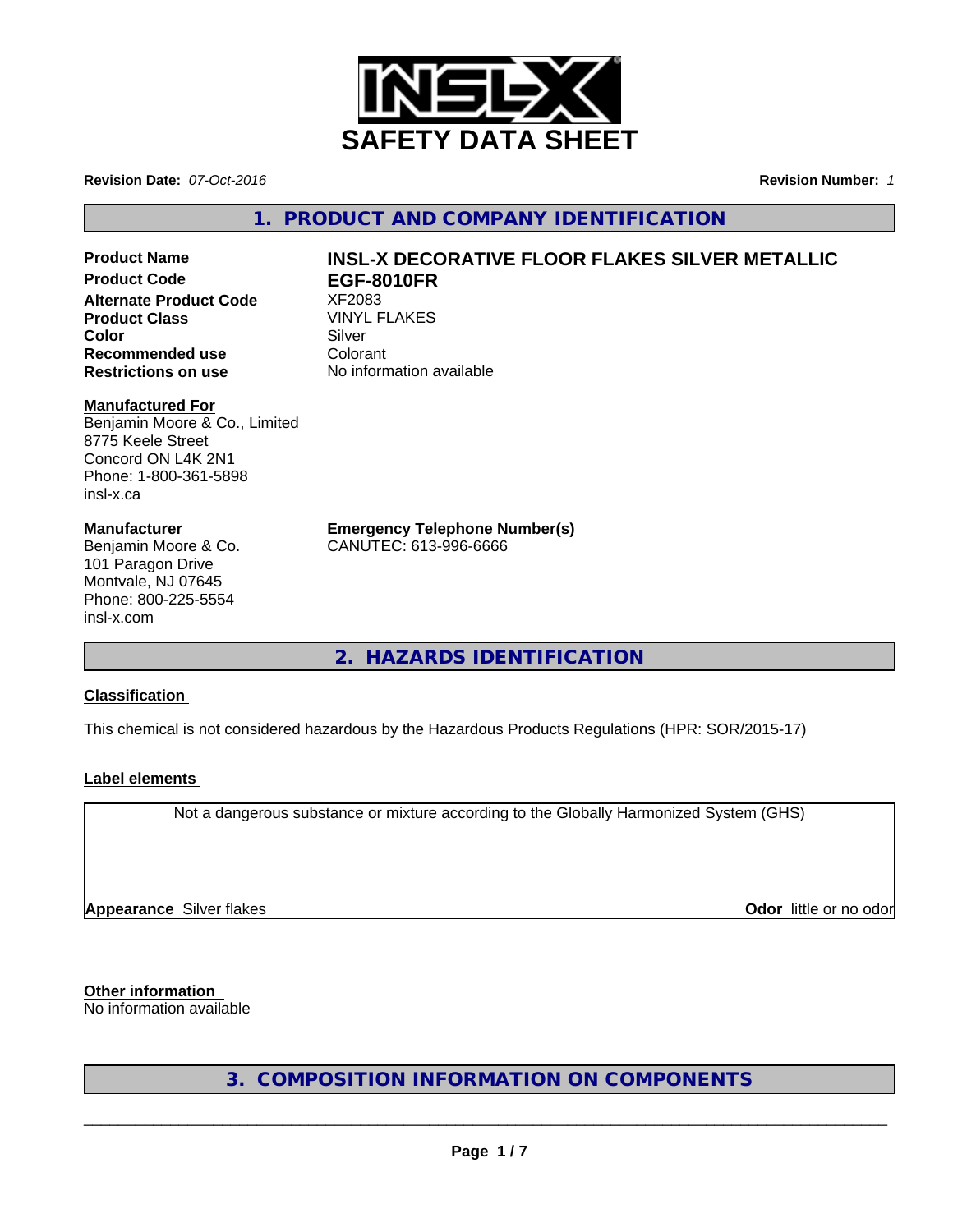| nor <sup>-</sup><br>Name<br>Chemical | -Nc<br>. .<br>ື<br>                                 | . .<br>$^{\circ}$<br><b>Welgin</b><br>(max)<br>. |
|--------------------------------------|-----------------------------------------------------|--------------------------------------------------|
| $\sim \cdots$<br>mica<br>Silica.     | $\mathbf{a} \mathbf{a} \mathbf{b}$<br>$\sim$<br>-v· | $\sim$ $\sim$<br>$\sim$<br>ou<br>ו טש            |

|                                                                                              | 4. FIRST AID MEASURES                                                                                                                        |  |  |
|----------------------------------------------------------------------------------------------|----------------------------------------------------------------------------------------------------------------------------------------------|--|--|
| <b>General Advice</b>                                                                        | No hazards which require special first aid measures.                                                                                         |  |  |
| <b>Eye Contact</b>                                                                           | Rinse thoroughly with plenty of water for at least 15<br>minutes and consult a physician.                                                    |  |  |
| <b>Skin Contact</b>                                                                          | Wash off immediately with soap and plenty of water<br>removing all contaminated clothes and shoes.                                           |  |  |
| <b>Inhalation</b>                                                                            | Move to fresh air. If symptoms persist, call a physician.                                                                                    |  |  |
| Ingestion                                                                                    | Clean mouth with water and afterwards drink plenty of<br>water. Consult a physician if necessary.                                            |  |  |
| <b>Most Important Symptoms/Effects</b>                                                       | None known.                                                                                                                                  |  |  |
| <b>Notes To Physician</b>                                                                    | Treat symptomatically.                                                                                                                       |  |  |
| 5 <sub>1</sub>                                                                               | <b>FIRE-FIGHTING MEASURES</b>                                                                                                                |  |  |
| <b>Suitable Extinguishing Media</b>                                                          | Use extinguishing measures that are appropriate to local<br>circumstances and the surrounding environment.                                   |  |  |
| <b>Protective Equipment And Precautions For</b><br><b>Firefighters</b>                       | As in any fire, wear self-contained breathing apparatus<br>pressure-demand, MSHA/NIOSH (approved or equivalent)<br>and full protective gear. |  |  |
| <b>Specific Hazards Arising From The Chemical</b>                                            | No information available.                                                                                                                    |  |  |
| <b>Sensitivity To Mechanical Impact</b>                                                      | No                                                                                                                                           |  |  |
| <b>Sensitivity To Static Discharge</b>                                                       | No                                                                                                                                           |  |  |
| <b>Flash Point Data</b><br>Flash Point (°F)<br>Flash Point (°C)<br><b>Flash Point Method</b> | Not applicable<br>Not applicable<br>Not applicable                                                                                           |  |  |
| <b>Flammability Limits In Air</b>                                                            |                                                                                                                                              |  |  |
|                                                                                              |                                                                                                                                              |  |  |

**Lower Explosion Limit** Not applicable Not applicable Not applicable Not applicable Not applicable Not applicable Not applicable Not applicable Not applicable Not applicable Not applicable Not applicable Not applicable Not **Upper Explosion Limit** Not applicable Not applicable Not applicable Not applicable Not applicable Not applicable Not applicable Not applicable Not applicable Not applicable Not applicable Not applicable Not applicable Not

| <b>NFPA</b><br>Health: 1 |  | Flar |
|--------------------------|--|------|
|--------------------------|--|------|

**nmability: 0 Instability: 0 Special: Not Applicable** 

### **NFPA Legend**

0 - Not Hazardous

- 1 Slightly
- 2 Moderate
- 3 High
- 4 Severe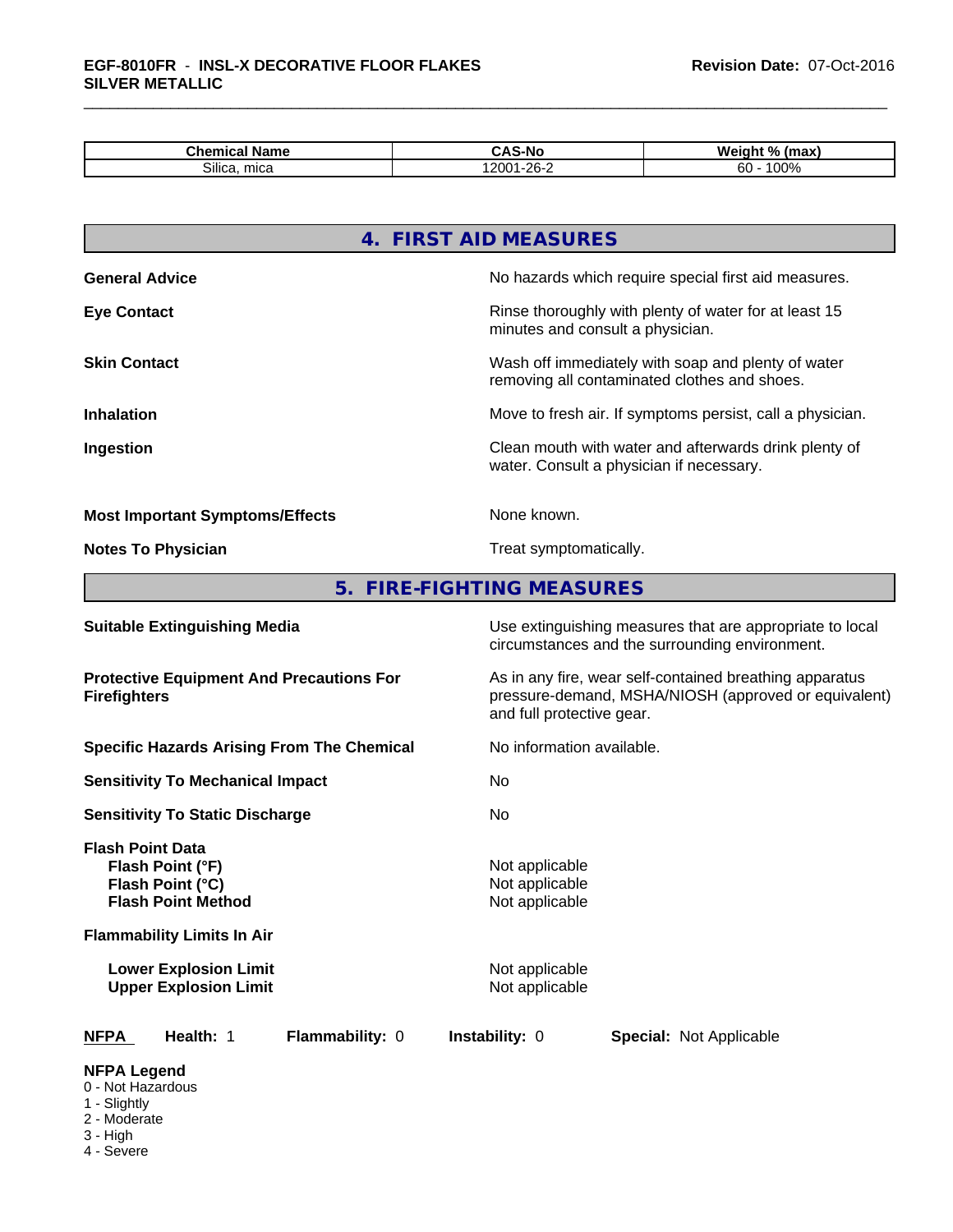*The ratings assigned are only suggested ratings, the contractor/employer has ultimate responsibilities for NFPA ratings where this system is used.*

*Additional information regarding the NFPA rating system is available from the National Fire Protection Agency (NFPA) at www.nfpa.org.*

### **6. ACCIDENTAL RELEASE MEASURES**

**Personal Precautions Avoid contact with skin, eyes and clothing. Ensure** Avoid contact with skin, eyes and clothing. Ensure

**Other Information** Ventilate the area.

adequate ventilation.

**Environmental Precautions** See Section 12 for additional Ecological Information.

**Methods For Clean-Up Pick up and transfer to properly labeled containers.** 

### **7. HANDLING AND STORAGE**

**Handling Handling Avoid contact with skin, eyes and clothing. Avoid breathing** vapors, spray mists or sanding dust. In case of insufficient ventilation, wear suitable respiratory equipment.

**Storage Keep container tightly closed. Keep out of the reach of Keep** container tightly closed. Keep out of the reach of children.

**Incompatible Materials No information available No information available** 

### **8. EXPOSURE CONTROLS / PERSONAL PROTECTION**

### **Exposure Limits**

*No exposure limits have been established for this product.*

| <b>Chemical Name</b>      | <b>ACGIH</b>          | Alberta                           | .<br>Columbia<br><b>British</b>        | Ontaric               | Quebec                              |
|---------------------------|-----------------------|-----------------------------------|----------------------------------------|-----------------------|-------------------------------------|
| $\sim$<br>Silica.<br>mica | <b>TWA</b><br>. ma/m∛ | <b>TWA</b><br>3 ma/m <sup>3</sup> | <b>TWA</b><br>` ma/m <sup>3</sup><br>ີ | <b>TWA</b><br>` ma/m∘ | <b>TWAEV</b><br>3 ma/m <sup>3</sup> |
| ∟egend                    |                       |                                   |                                        |                       |                                     |

ACGIH - American Conference of Governmental Industrial Hygienists Alberta - Alberta Occupational Exposure Limits British Columbia - British Columbia Occupational Exposure Limits Ontario - Ontario Occupational Exposure Limits Quebec - Quebec Occupational Exposure Limits N/E - Not established

#### **Personal Protective Equipment**

**Engineering Measures Ensure** Ensure adequate ventilation, especially in confined areas.

**Eye/Face Protection** Safety glasses with side-shields. **Skin Protection Protection Protective gloves and impervious clothing. Respiratory Protection In case of insufficient ventilation wear suitable respiratory** equipment.

**Hygiene Measures Avoid contact with skin, eyes and clothing. Remove and Avoid contact with skin, eyes and clothing. Remove and Avoid contact with skin, eyes and clothing. Remove and** wash contaminated clothing before re-use. Wash thoroughly after handling.

### **9. PHYSICAL AND CHEMICAL PROPERTIES**

**Appearance** Silver flakes

**Odor** little or no odor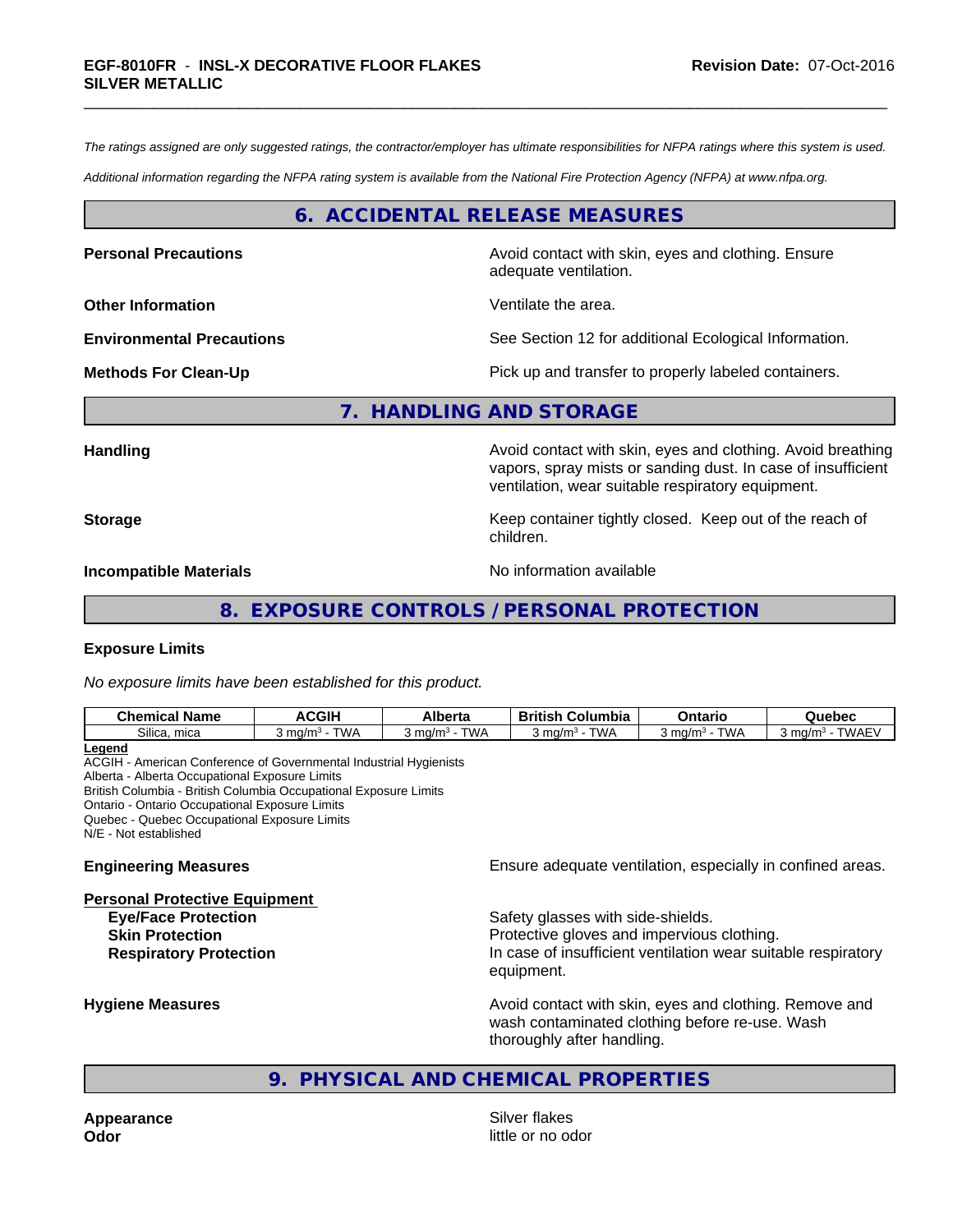**Odor Threshold**<br> **Density (Ibs/gal)**<br> **Density (Ibs/gal)**<br>
20.00 - 23.00 **Density (Ibs/gal)** 20.00 - 23.00<br> **Specific Gravity** 2.39 - 2.76 **Specific Gravity pH** No information available **Viscosity (cps)** No information available Notice 1, 1999 **Solubility Note 2008 Note 2008 Note 2008 Note 2008 Note 2008 Note 2008 Note 2008 Note 2008 Note 2008 Note 2008 Note 2008 Note 2008 Note 2008 Note 2008 Note 2008 Note 2008 Note 2008 Note Water Solubility No information available No information available Evaporation Rate No information available No information available Vapor Pressure** No information available No information available **Vapor Density No information available No information available Wt. % Solids** 100 **Vol. % Solids** 100 **Wt. % Volatiles** 0 **Vol. % Volatiles** 0 **VOC** Regulatory Limit (g/L) Not applicable **Boiling Point (°F) Boiling Point (°F)** No information available **Boiling Point (°C)** No information available **Freezing Point (°F)** No information available **Freezing Point (°C)** No information available **Flash Point (°F)** Not applicable **Flash Point (°C)** Not applicable **Flash Point Method**<br> **Flammability (solid, gas)**<br>
Not applicable<br>
Not applicable **Flammability** (solid, gas) **Upper Explosion Limit**<br> **Lower Explosion Limit**<br> **Lower Explosion Limit Lower Explosion Limit**<br> **Autoignition Temperature (°F)**<br> **Autoignition Temperature (°F)**<br> **Autoignition Temperature (°F)**<br> **Autoignition Temperature (°F) Autoignition Temperature (°F) Autoignition Temperature (°C)** No information available **Decomposition Temperature (°F)** No information available **Decomposition Temperature (°C)** No information available **Partition Coefficient (n-octanol/water)** No information available

## **10. STABILITY AND REACTIVITY**

| <b>Reactivity</b>                         | Not Applicable                           |
|-------------------------------------------|------------------------------------------|
| <b>Chemical Stability</b>                 | Stable under normal conditions.          |
| <b>Conditions To Avoid</b>                | No information available.                |
| <b>Incompatible Materials</b>             | No materials to be especially mentioned. |
| <b>Hazardous Decomposition Products</b>   | None under normal use.                   |
| <b>Possibility Of Hazardous Reactions</b> | None under normal conditions of use.     |

### **11. TOXICOLOGICAL INFORMATION**

### **Product Information Information on likely routes of exposure**

**Principal Routes of Exposure Exposure** Eye contact, skin contact and inhalation.

**Acute Toxicity Product Information Product Information** 

**Information on toxicological effects**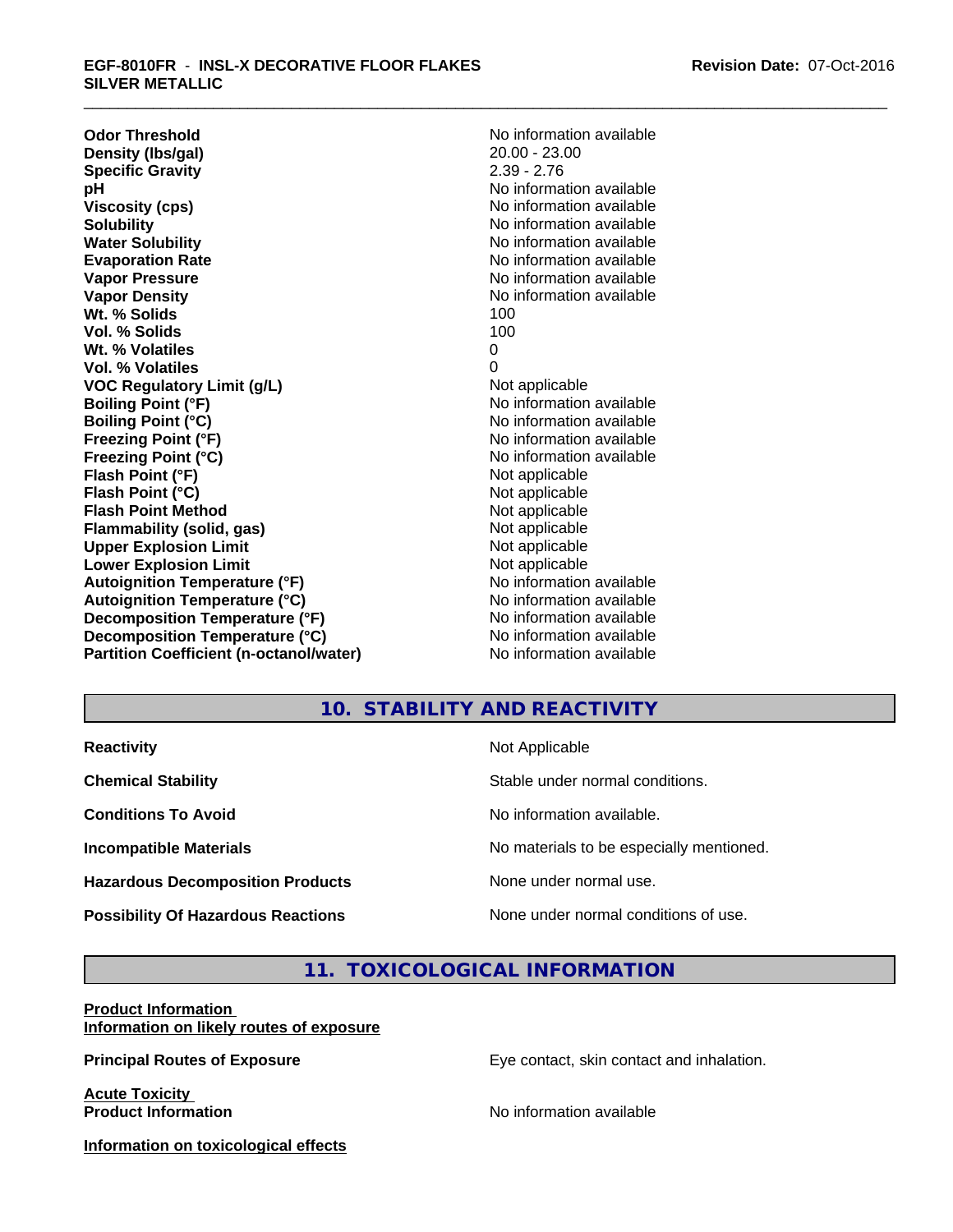**Symptoms** No information available

### **Delayed and immediate effects as well as chronic effects from short and long-term exposure**

| Eye contact                   | May cause slight irritation                              |
|-------------------------------|----------------------------------------------------------|
| <b>Skin contact</b>           | Substance may cause slight skin irritation. Prolonged or |
|                               | repeated contact may dry skin and cause irritation.      |
| <b>Inhalation</b>             | May cause irritation of respiratory tract.               |
| Ingestion                     | Ingestion may cause gastrointestinal irritation, nausea, |
|                               | vomiting and diarrhea.                                   |
| <b>Sensitization:</b>         | No information available.                                |
| <b>Neurological Effects</b>   | No information available.                                |
| <b>Mutagenic Effects</b>      | No information available.                                |
| <b>Reproductive Effects</b>   | No information available.                                |
| <b>Developmental Effects</b>  | No information available.                                |
| <b>Target Organ Effects</b>   | No information available.                                |
| <b>STOT - single exposure</b> | No information available.                                |
| STOT - repeated exposure      | No information available.                                |
| Other adverse effects         | No information available.                                |
| <b>Aspiration Hazard</b>      | No information available.                                |

**Numerical measures of toxicity**

### **Component**

Silica, mica LD50 Oral: > 16000 mg/kg (Rat)

### **Chronic Toxicity**

### **Carcinogenicity**

*There are no known carcinogenic chemicals in this product above reportable levels.*

**12. ECOLOGICAL INFORMATION**

### **Ecotoxicity Effects**

The environmental impact of this product has not been fully investigated.

### **Product Information**

# **Acute Toxicity to Fish**

No information available

## **Acute Toxicity to Aquatic Invertebrates**

No information available

### **Acute Toxicity to Aquatic Plants**

No information available

### **Persistence / Degradability**

No information available.

### **Bioaccumulation / Accumulation**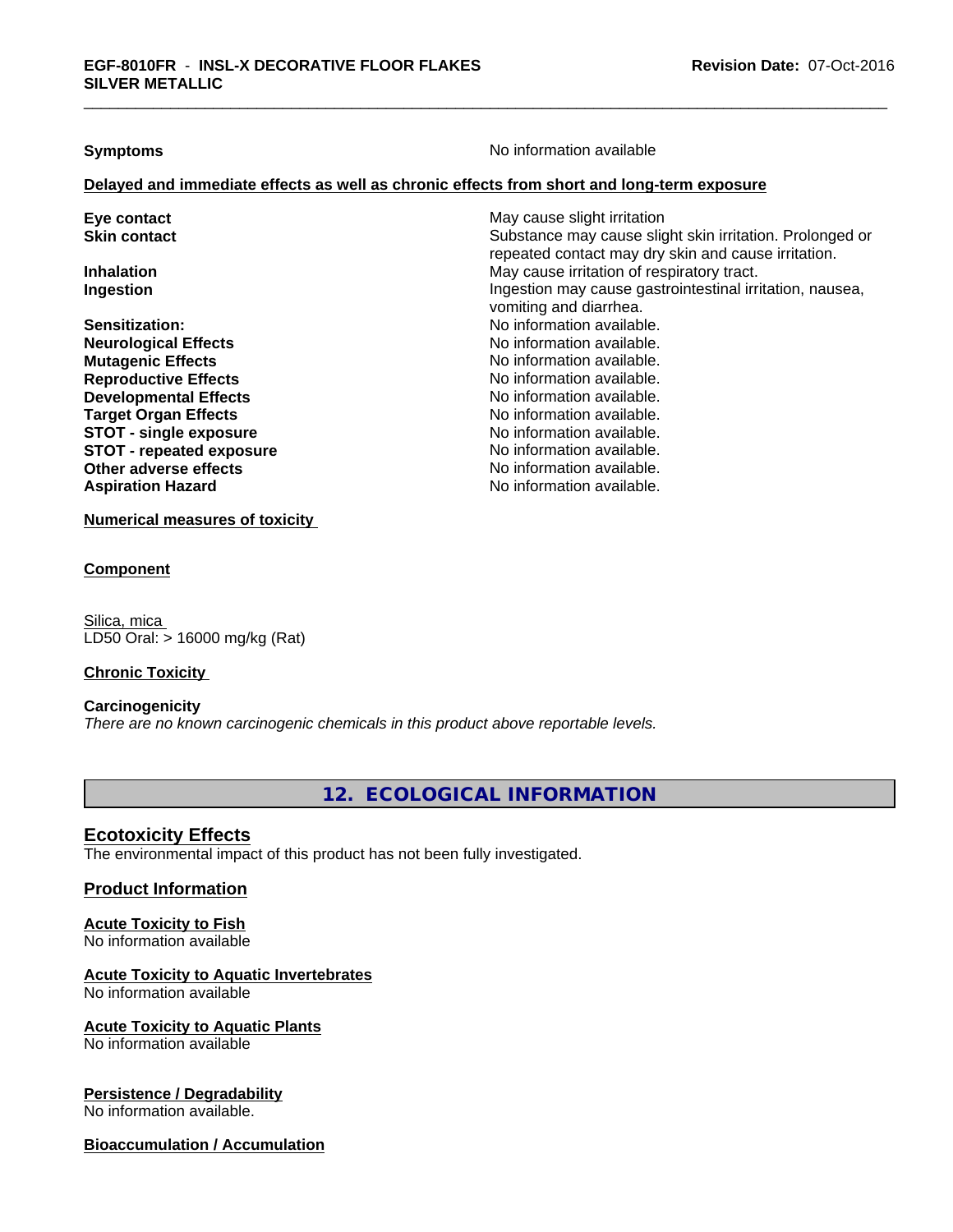No information available.

#### **Mobility in Environmental Media**

No information available.

#### **Ozone**

No information available

### **Component**

### **Acute Toxicity to Fish**

No information available

### **Acute Toxicity to Aquatic Invertebrates**

No information available

#### **Acute Toxicity to Aquatic Plants**

No information available

**13. DISPOSAL CONSIDERATIONS**

**Waste Disposal Method Dispose of in accordance with federal, state, provincial,** and local regulations. Local requirements may vary, consult your sanitation department or state-designated environmental protection agency for more disposal options.

### **14. TRANSPORT INFORMATION**

| TDG         | Not regulated |
|-------------|---------------|
| ICAO / IATA | Not regulated |
| IMDG / IMO  | Not regulated |

## **15. REGULATORY INFORMATION**

### **International Inventories**

**TSCA: United States** Yes - All components are listed or exempt. **DSL: Canada** Yes - All components are listed or exempt.

### **National Pollutant Release Inventory (NPRI)**

### **NPRI Parts 1- 4**

This product contains the following Parts 1-4 NPRI chemicals:

*None*

### **NPRI Part 5**

This product contains the following NPRI Part 5 Chemicals: